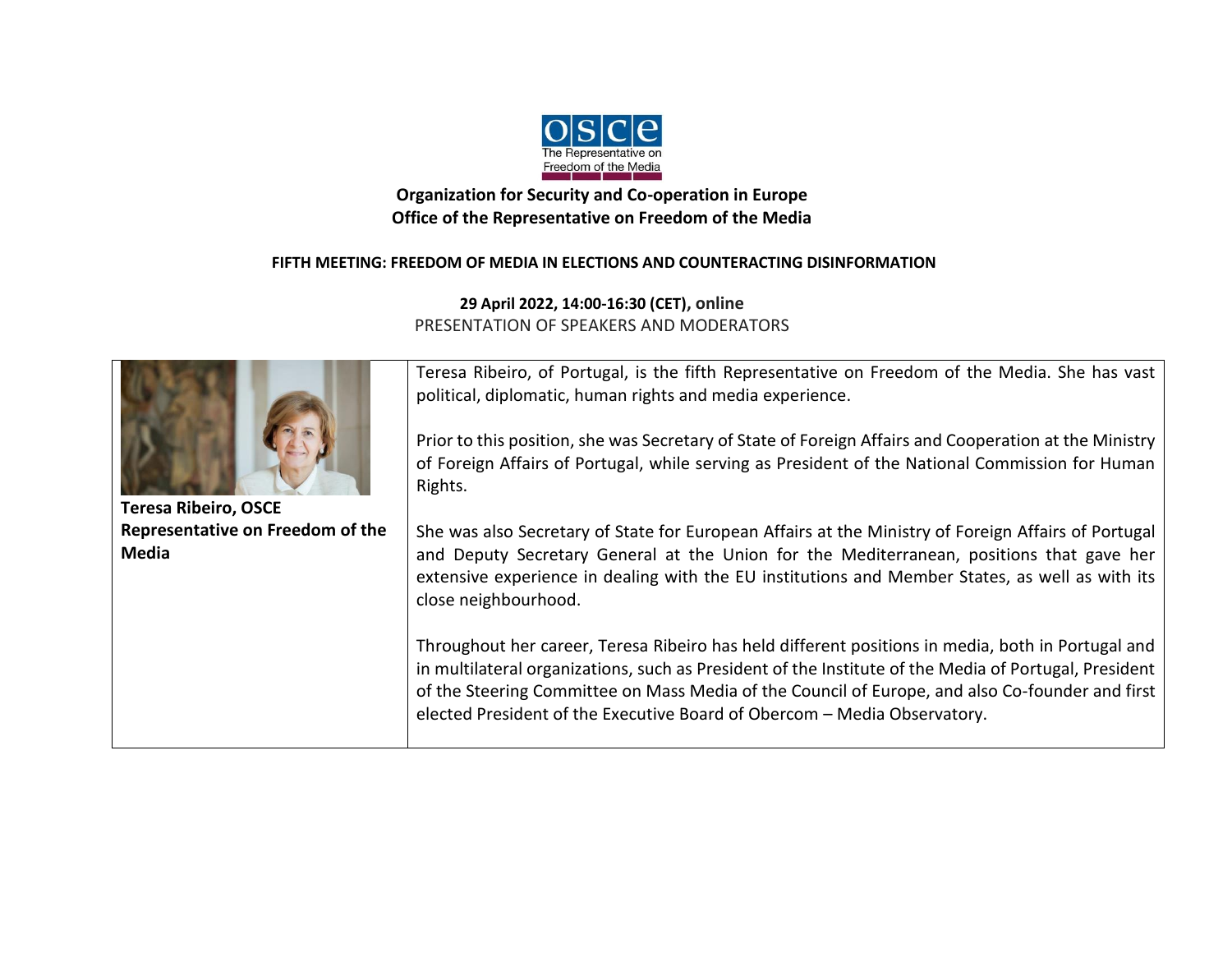Yves-Marie Doublet is Deputy Director of the Financial department of the National Assembly.



**Yves-Marie Doublet, Deputy Director of the financial department of the National Assembly**

Prior to this, he was Head of the Legal studies and monitoring department of the National Assembly, and before that Head of the Legal department of the French Constitutional Court.

He has served in various parliaments as a consultant on drafting laws, good governance and monitoring, and worked on electoral law and political finance for the EU, the Council of Europe, the OSCE, and USAID, as well as being an expert of the Group of States against Corruption (GRECO), a Council of Europe anti-corruption body. He has assessed the legal framework on party funding of eight member states of GRECO, and has worked for the Venice Commission on the topic of political finance.

In 2019, he wrote a report on disinformation in electoral campaigns; in 2020 took part in a report for the Council of Europe on Countering the misuse of administrative resources during electoral processes for the Council of Europe; and in 2021 a report on hate speech in electoral campaigns. In 2021, he published an article on Disinformation and electoral campaigns, for the German Institute on political parties at the University of Düsseldorf. He is the author of two reports on the third evaluation round on party funding by the GRECO (2010 and 2012), one report on Detection of irregular political finance for the Council of Europe in 2016, a report on Independent candidates in different member states of the Council of Europe in 2016, and a report on France in Financing democracy-Funding of political parties and electoral campaigns, for the OECD in 2016.

He holds a diploma from the Institut d'études politiques of Paris and a PhD on German law from the University of Paris II.

Brenda Santamaria leads and co-ordinates activities related to the deployment of OAS Electoral Observation Missions (EOMs).

In 2018, she served as Interim Director of the OAS Department of Electoral Cooperation and Observation (DECO) from February to July. Since she joined the team in 2007, Brenda has participated in more than 100 EOMs. She also monitored DECO's communication activities and co-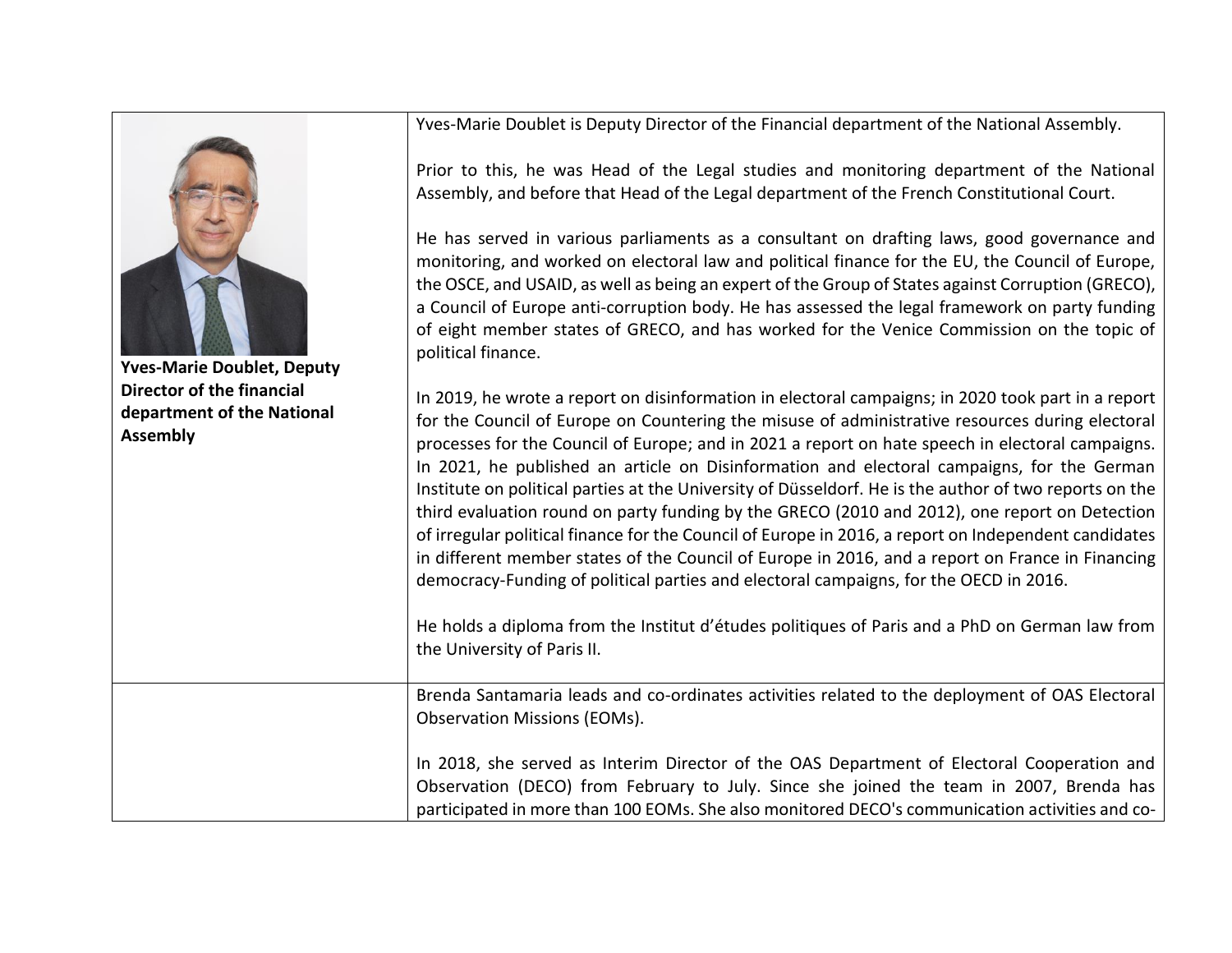| <b>Brenda Santamaria, Chief of the</b><br><b>Electoral Observation Section,</b><br><b>Department of Electoral</b><br><b>Cooperation and Observation at</b><br>the Organization of American<br><b>States (OAS)</b> | ordinated the development of online courses, face-to-face training and meetings aimed at<br>strengthening the capacities of electoral authorities in the region. She has more than 20 years of<br>professional experience in journalism, institutional communications, elections and international<br>relations.<br>She holds a Master's Degree in International Studies from Torcuato Di Tella University and a<br>Bachelor's Degree in Journalism from the Universidad del Salvador in Buenos Aires. |
|-------------------------------------------------------------------------------------------------------------------------------------------------------------------------------------------------------------------|--------------------------------------------------------------------------------------------------------------------------------------------------------------------------------------------------------------------------------------------------------------------------------------------------------------------------------------------------------------------------------------------------------------------------------------------------------------------------------------------------------|
|                                                                                                                                                                                                                   | Mikheil Benidze is the Chief of Party for USAID's Georgia Information Integrity Program<br>implemented by the Zinc Network. The program is aimed at delivering a whole-of-society response<br>to countering disinformation and strengthening societal resilience in the face of disinformation<br>and propaganda campaigns in Georgia.                                                                                                                                                                 |
| Mikheil Benidze, Chief of Party,                                                                                                                                                                                  | Benidze has a decade of experience working on promoting democracy, electoral integrity and<br>human rights, and tackling disinformation, working with and co-ordinating a broad range of actors<br>throughout Georgia, Europe and the United States.                                                                                                                                                                                                                                                   |
| <b>Georgia Information Integrity</b><br>Program                                                                                                                                                                   | He has spent a significant part of his career with the International Society for Fair Elections and<br>Democracy (ISFED), including as Executive Director in 2016-2020. He has served as the Secretary<br>General of the European Network of Election Monitoring Organizations (ENEMO) from November<br>2016 to April 2017. He was also a member of the State Constitutional Commission of Georgia in                                                                                                  |

2017. Mikheil has managed local and international election observation missions on behalf of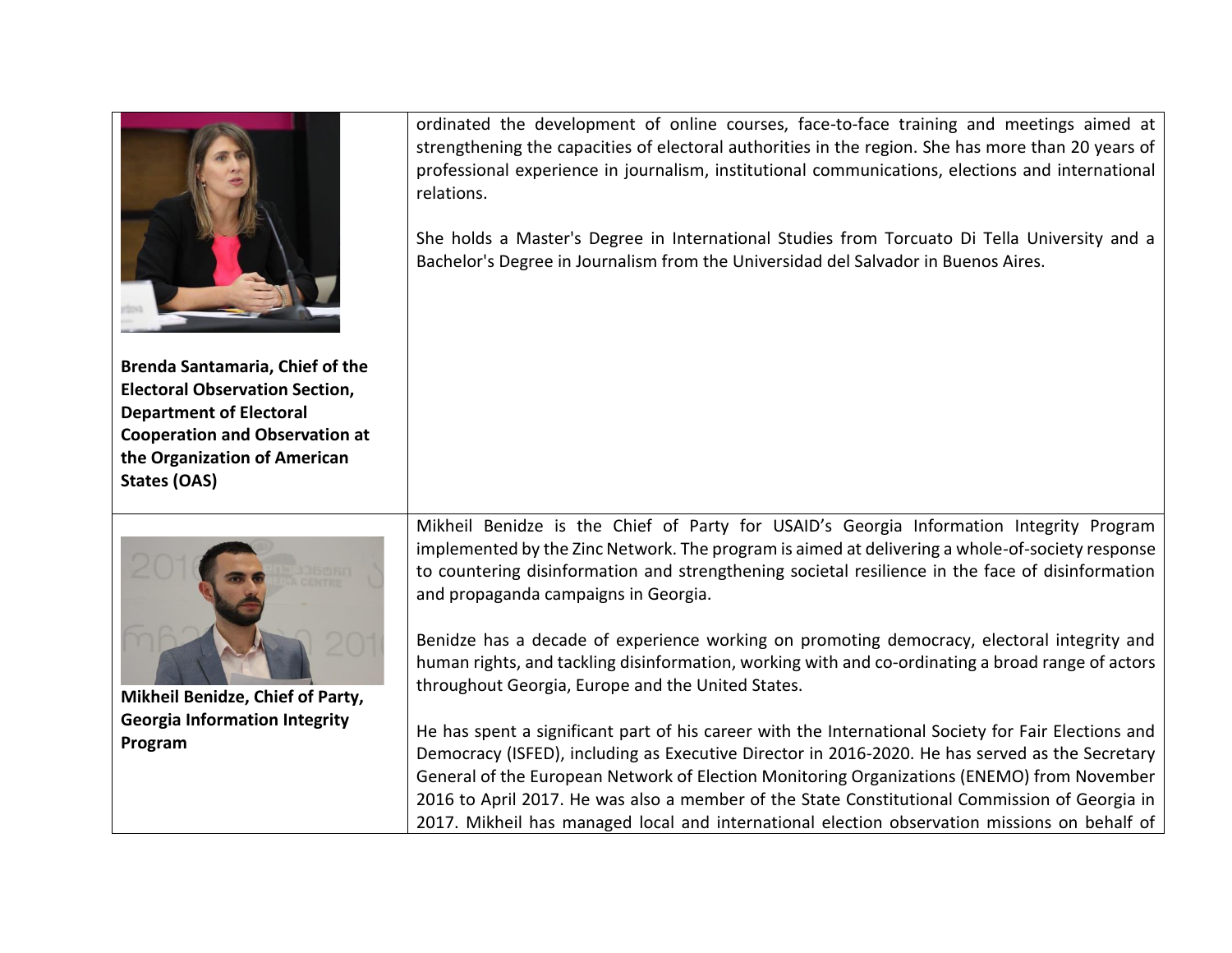|                                        | ISFED and ENEMO. As Executive Director at ISFED, Mikheil headed several election observation<br>missions, was engaged in ISFED's monitoring and research, reforms and policy advocacy work. He<br>spearheaded development and implementation of ISFED's pioneering methodology for social                                                                                                                                                                                                                                                                              |
|----------------------------------------|------------------------------------------------------------------------------------------------------------------------------------------------------------------------------------------------------------------------------------------------------------------------------------------------------------------------------------------------------------------------------------------------------------------------------------------------------------------------------------------------------------------------------------------------------------------------|
|                                        | media monitoring in the context of elections. Mikheil also established and strengthened ISFED's<br>policy research unit focused on European integration, human rights and democratic reforms.                                                                                                                                                                                                                                                                                                                                                                          |
|                                        | Mikheil was a member of the EU-supported working group of experts and contributed in<br>developing global guidelines for civil society on social media monitoring during elections. He has<br>spoken on disinformation and elections at various fora across Europe and Asia (Brussels, Berlin,<br>Bratislava, Kuala Lumpur, and Taipei). Mikheil has led successful advocacy efforts on transparency<br>of political advertisement and other active measures by social media platforms to counter<br>disinformation and worked with various interlocutors in Facebook. |
|                                        | Mikheil holds an MBA Degree in Business Administration from Porto Business School of University<br>of Porto (Porto, Portugal) and a Bachelor's Degree in Business Administration from Tbilisi State<br>University (Tbilisi, Georgia).                                                                                                                                                                                                                                                                                                                                  |
|                                        | Jelena Surčulija Milojević is the Assistant Professor at the Faculty of Political Sciences, University                                                                                                                                                                                                                                                                                                                                                                                                                                                                 |
|                                        | of Belgrade, where she teaches "Media Law and Policy", "Media Ethics", "Media and Elections -<br>Regulatory Aspects" and "Freedom of Expression on the Internet".                                                                                                                                                                                                                                                                                                                                                                                                      |
|                                        | She has worked as an expert in Media, Telecommunications and Internet Law for the Council of                                                                                                                                                                                                                                                                                                                                                                                                                                                                           |
|                                        | Europe, the European Commission, the OSCE, Cullen International, BBC World Service Trust,                                                                                                                                                                                                                                                                                                                                                                                                                                                                              |
|                                        | UNDP, UNICEF, GIPI/Internews and other organizations in Belgrade (Serbia), Oxford (UK), Sofia<br>(Bulgaria), Kyiv (Ukraine), Skopje (North Macedonia), Baku (Azerbaijan) and remotely. She was                                                                                                                                                                                                                                                                                                                                                                         |
|                                        | the Assistant Minister of Telecommunications responsible for International Relations and                                                                                                                                                                                                                                                                                                                                                                                                                                                                               |
| Jelena Surčulija Milojevic, Assistant  | European Integration. She was also the member of the Advisory Group and a Visiting Lecturer at                                                                                                                                                                                                                                                                                                                                                                                                                                                                         |
| <b>Professor, Department of</b>        | the Programme in Comparative Media Law and Policy (PCMLP); Centre for Socio-Legal Studies                                                                                                                                                                                                                                                                                                                                                                                                                                                                              |
| <b>Journalism and Communication</b>    | (CSLS), University of Oxford from 2006 to 2008. She was a Lead Researcher on the OSI project                                                                                                                                                                                                                                                                                                                                                                                                                                                                           |
| <b>Studies, University of Belgrade</b> | "Mapping Digital Media: Serbia" in 2011 and on the Centre for Media Pluralism and Media                                                                                                                                                                                                                                                                                                                                                                                                                                                                                |
|                                        | Freedom (CMPF) at European University Institute project "Media Pluralism Monitor Report:                                                                                                                                                                                                                                                                                                                                                                                                                                                                               |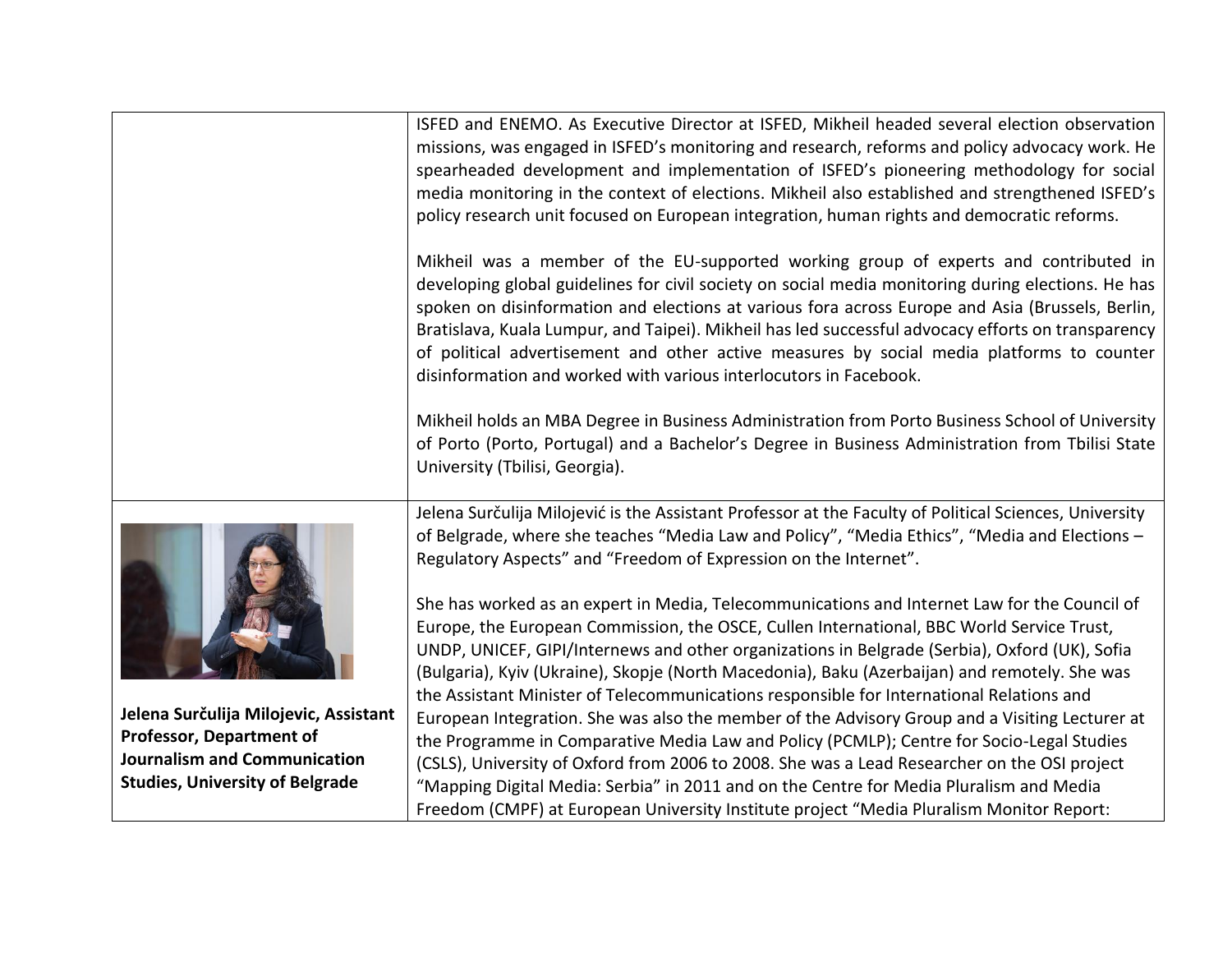Serbia" in 2017. She regularly publishes academic articles, expert/policy papers and provides trainings within her fields of expertise.

Milojević is one of the founders and a member of the International Media Lawyers Association (IMLA).

She holds a PhD in Media Law from the Faculty of Law, University of Belgrade and the LLM in Computer and Communications Law from Queen Mary, University of London.



**Giuseppe Milazzo, Research Associate and Senior Media Analyst of the Osservatorio di Pavia, a consultant of OSCE ODIHR on media and elections**

Giuseppe Milazzo is a senior researcher at the Osservatorio di Pavia.

He has over 25 years' experience in media monitoring, media and elections, designing of research projects, methodologies of social research, quantitative and qualitative content analysis, data processing with statistical tools, multivariate analysis, textual analysis, media and gender, media and multiculturalism, hate speech and disinformation. He is involved in training activities on media studies both at the national and international level.

As a media expert in capacity building and over 20 international election observation missions, he has assessed the role of the media during elections. The Osservatorio di Pavia is an independent non-profit research institute specialized in media analysis. Its main objective is the safeguard of social, cultural and political pluralism in the field of mass media.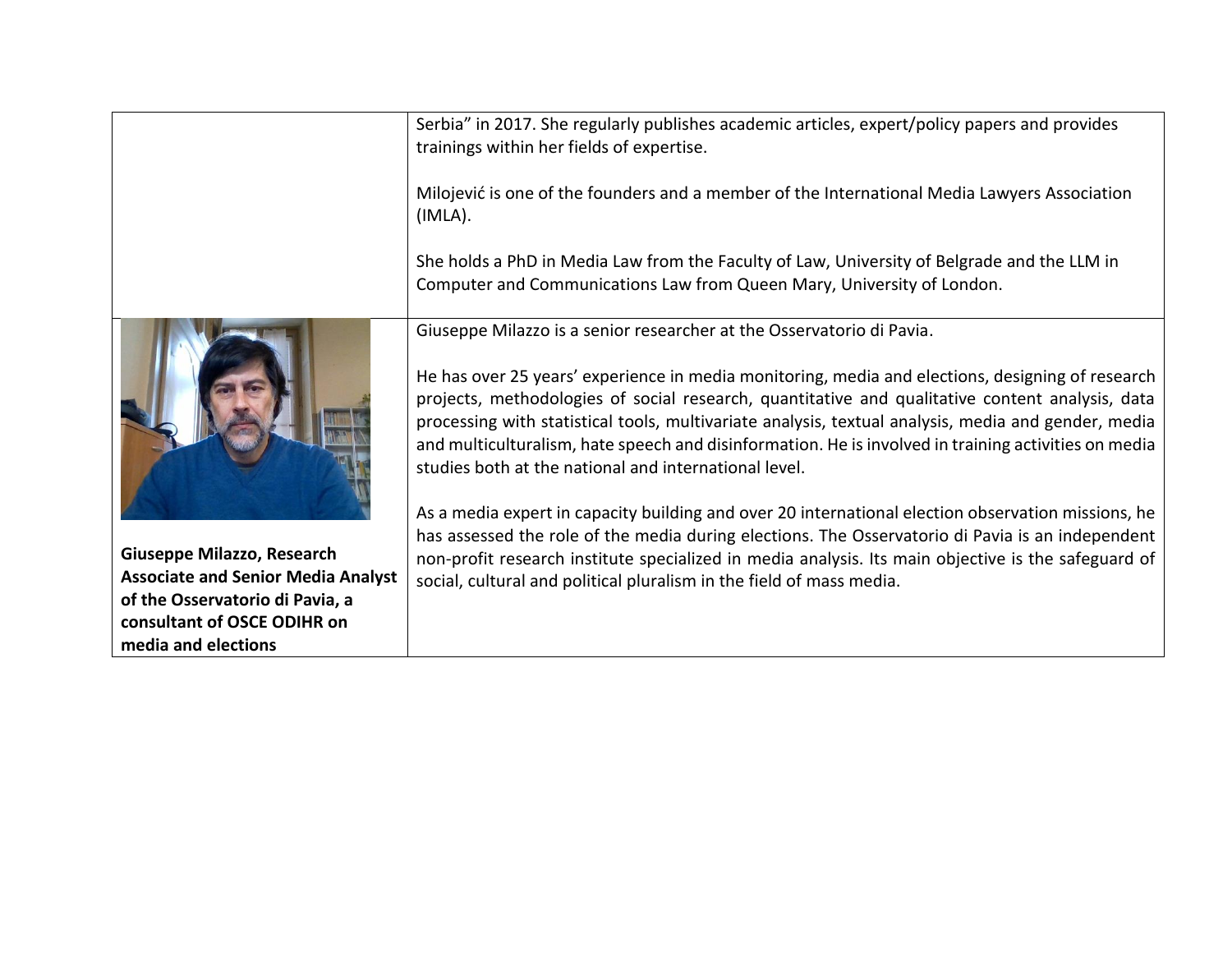| Vladimir Misev, Senior Adviser on<br><b>New Voting Technologies, OSCE</b><br><b>ODIHR</b> | Vladimir has a background in political science. He has been working as an Election Adviser in<br>ODIHR since 2015 and as an election expert since 2004. Vladimir worked as a lecturer of political<br>science and as a researcher in a several think-tanks in the Balkan region.<br>He has over 20 years' experience in the field of democratization, research and management, and<br>elections. Vladimir has been part of more than 80 ODIHR missions different capacities.                                                                                                                                                                                                                                                                                                                                                                                                                                                             |
|-------------------------------------------------------------------------------------------|------------------------------------------------------------------------------------------------------------------------------------------------------------------------------------------------------------------------------------------------------------------------------------------------------------------------------------------------------------------------------------------------------------------------------------------------------------------------------------------------------------------------------------------------------------------------------------------------------------------------------------------------------------------------------------------------------------------------------------------------------------------------------------------------------------------------------------------------------------------------------------------------------------------------------------------|
| <b>Bettina Ruigies, Senior Adviser at</b>                                                 | Bettina Ruigies joined the OSCE Office of the Representative on Freedom of the Media on 1<br>October 2021 as a Senior Media Advisor.<br>Prior to this position she was an Operations Officer at the Special Monitoring Mission in Ukraine<br>and the Regional Coordinator for Europe at Deutsche Welle Akademie in Germany. Over the past<br>15 years, Bettina Ruigies worked with journalists, independent and public service media in<br>Central Asia, Eastern Europe and South Caucasus. With a professional background in TV<br>journalism and media management, her focus is the freedom of media and media development.<br>Bettina Ruigies began her career at RTL German Television in Moscow in 1993, where she was<br>part of a team that covered daily news topics from all over Russia and its neighbours.<br>She holds a Masters in Russian and English languages from University of Mainz and a MBA from<br>NIMBAS Utrecht. |
| the OSCE RFoM Office                                                                      |                                                                                                                                                                                                                                                                                                                                                                                                                                                                                                                                                                                                                                                                                                                                                                                                                                                                                                                                          |